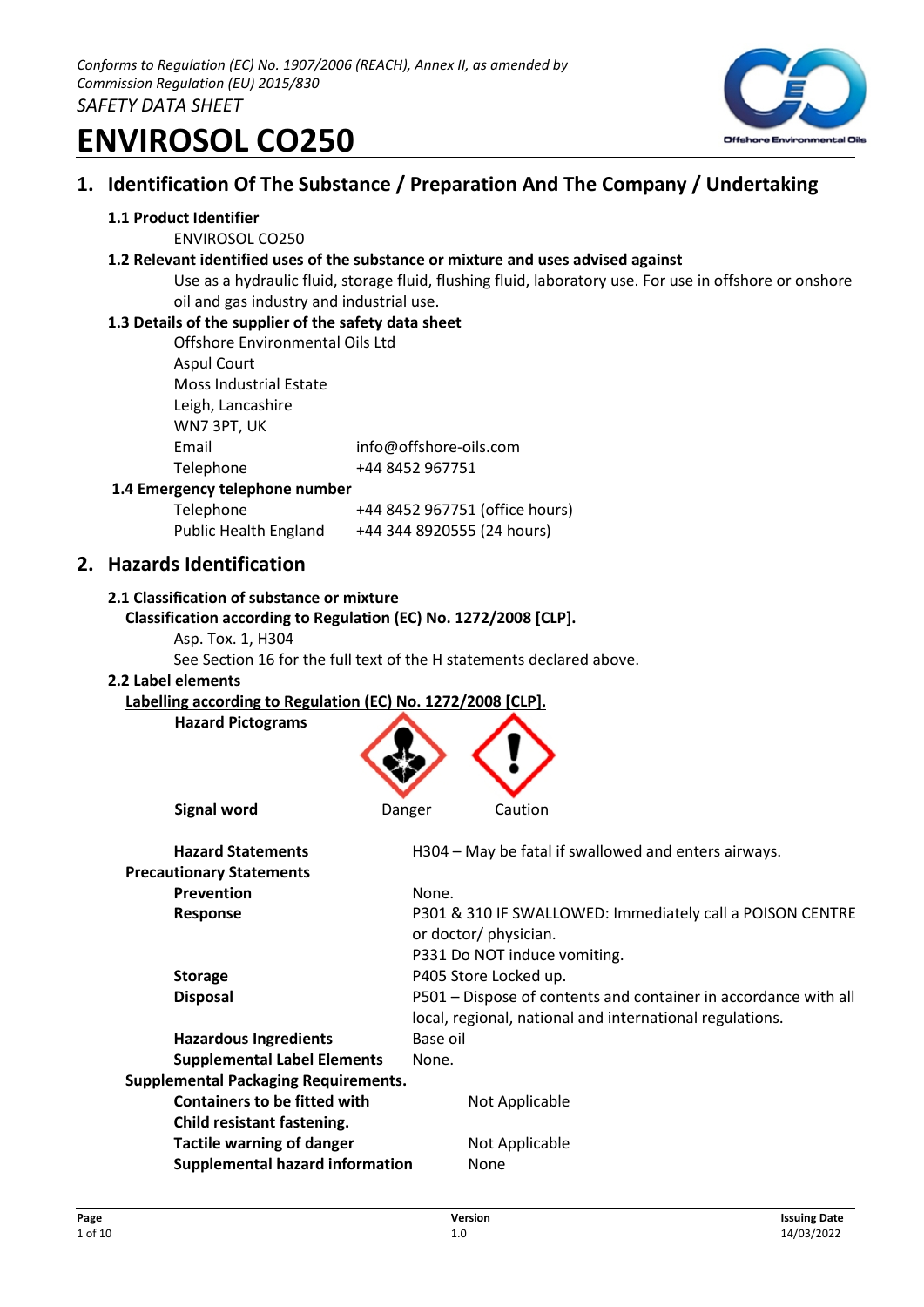### **2.3 Other Hazards**

### **Other hazards which do not result in classification**

### **Physical-Chemical Properties**

Contaminated surfaces may be extremely slippery.

### **High Pressure Applications**

Injections through the skin as a result of contact with the product at high pressures constitute a major medical emergency. See notes to physician in section 4.3 of this safety data sheet.

### **3. Composition / Information On Ingredients**

### **3.2 Mixture**

| Ingredient<br><b>Name</b> | <b>Identifiers</b> | Conc. (%) | <b>Regulation (EC) No 1272/2008</b><br>(CLP) Classification | <b>Type</b> |
|---------------------------|--------------------|-----------|-------------------------------------------------------------|-------------|
| Base Oil                  | Confidential       | >90%      | Asp Tox. 1, H304.                                           | $(1)$ $(2)$ |

Type

[1] Substance classified with a health or environmental hazard.

[2] Substance with a workplace exposure limit.

[3] Substance meets the meets the criteria for PBT according to Regulation (EC) No 1907/2006, Annex XIII.

[4] Substance meets the criteria for vPvB according to Regulation (EC) No 1907/2006, Annex XIII. If REACH registration numbers do not appear the substance is either exempt from registration, does not meet the minimum volume threshold for registration, the registration date has not yet come due or this information is proprietary.

See section 8 for Occupational Exposure Limits, if available.

See sections 11 and 12 for detailed information on health effects, symptoms and environmental hazards.

For the full text of the EU H-Statements in this section, see section 16.

### **4. First Aid Measures**

### **4.1 Description of first aid measures**

### **General Advice**

Seek medical advice if irritation or symptoms persist and show this safety data sheet.

### **Skin contact**

Wash off immediately with plenty of soap and water. Remove contaminated clothing. Seek medical attention if irritation or symptoms persist.

### **Eye contact**

Rinse immediately with plenty of water for 15 minutes holding the eyelids open. Seek medical attention if irritation or symptoms persist.

### **Inhalation**

If inhalation of fumes, mists or vapours causes irritation to the throat, nose or coughing, remove person to fresh air. Obtain medical advice if symptoms persist.

### **Protection of First Aiders**

No action should be taken without suitable training, or which involves any personal risk. Most important symptoms and effects, both acute and delayed.

### **Ingestion**

If contamination of the mouth occurs, wash it out thoroughly with water. DO NOT INDUCE VOMITING. Never give anything to an unconscious person. If swallowed, seek medical advice immediately and show this container or label.

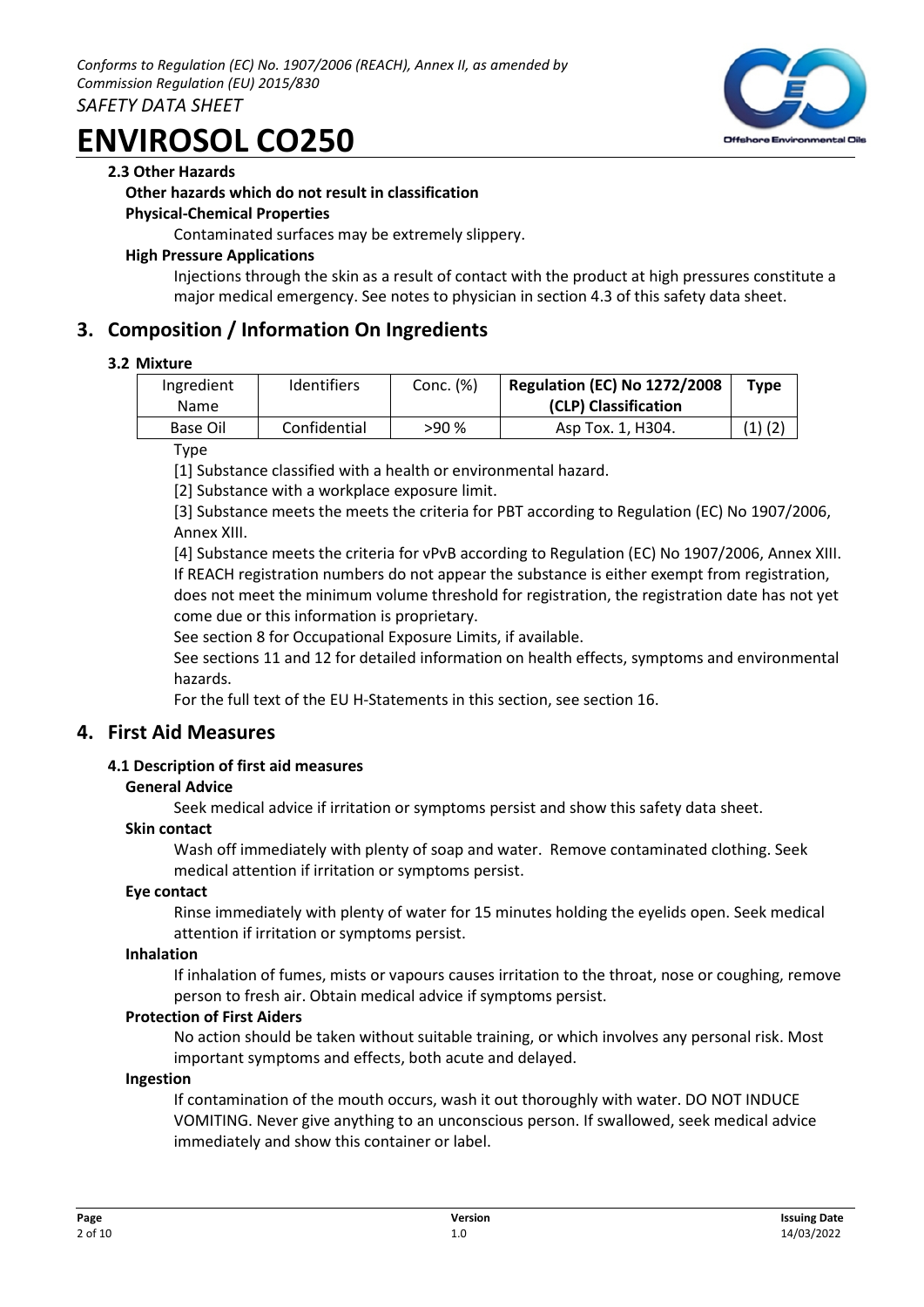

### **4.2 Most important symptoms and effects, both acute and delayed.**

See Section 11 for more detailed information on health effects and symptoms.

### **4.3 Indication of any immediate medical attention and special treatment needed**

If swallowed, seek medical advice immediately and show this container or label.

### **High Pressure Applications**

Injections through the skin due to contact with the product at high pressure constitute a major medical emergency. Injuries may not appear serious immediately, but within a few hours tissue can become discoloured, swollen, and painful with extensive subcutaneous necrosis. Surgical exploration should be undertaken without delay. Extensive and thorough debridement of the wound and underlying tissue is necessary to minimise tissue loss and to limit or prevent permanent damage. It should be noted that high pressure may force the product a considerable distance along tissue planes.

### **5. Fire Fighting Measures**

### **5.1 Extinguishing media**

### **Suitable extinguishing media**

Use extinguishing media appropriate to the surrounding fire conditions: Carbon Dioxide (CO2), dry chemical, foam, water fog.

### **Unsuitable extinguishing media**

Do not use solid water stream as it may scatter and spread fire.

### **5.2 Special Hazards arising from the substance or mixture**

### **Hazardous Combustion Products**

Burning produces irritating, toxic and obnoxious fumes including carbon and nitrogen oxides

#### **5.3 Advice for Fire-fighters**

Fire fighters should wear appropriate protective equipment and self-contained breathing apparatus (SCBA) with a full-face piece operating in positive pressure mode. Clothing confirming to European Standard EN469 will give a basic level of protection for chemical incidents. Use water spray to cool unopened containers.

### **6. Accidental Release Measures**

### **6.1 Personal precautions, protective equipment and emergency procedures**

### **For Non-Emergency Personnel**

Contact emergency personnel. No action should be taken without suitable training or involving personal risk. Evacuate surrounding areas and keep unnecessary and unprotected personnel from entering. Ensure adequate ventilation of the working area. Wear suitable protective equipment. Contaminated surfaces will be extremely slippery. Remove all sources of ignition. Do not breathe vapour or mist. Do not touch or walk-through spilt material.

### **For Emergency Responders**

Wear a suitable chemical protective suit, gloves and chemical boots. See also information in "For non-emergency personnel".

### **6.2 Environmental precautions**

Avoid dispersal of spilt and runoff and contact with soil, drains, sewers or waterways. Prevent further spillage if safe. Inform the relevant authorities if the product has caused environmental pollution (sewers, waterways, soil).

### **6.3 Methods and material for containment and cleaning up**

### **Small Spill**

Stop leak, if possible, without risk. Move containers from the spill area. Absorb with inert, absorbent material, transfer to suitable, labelled containers for disposal. Dispose of via a licensed water disposal contractor.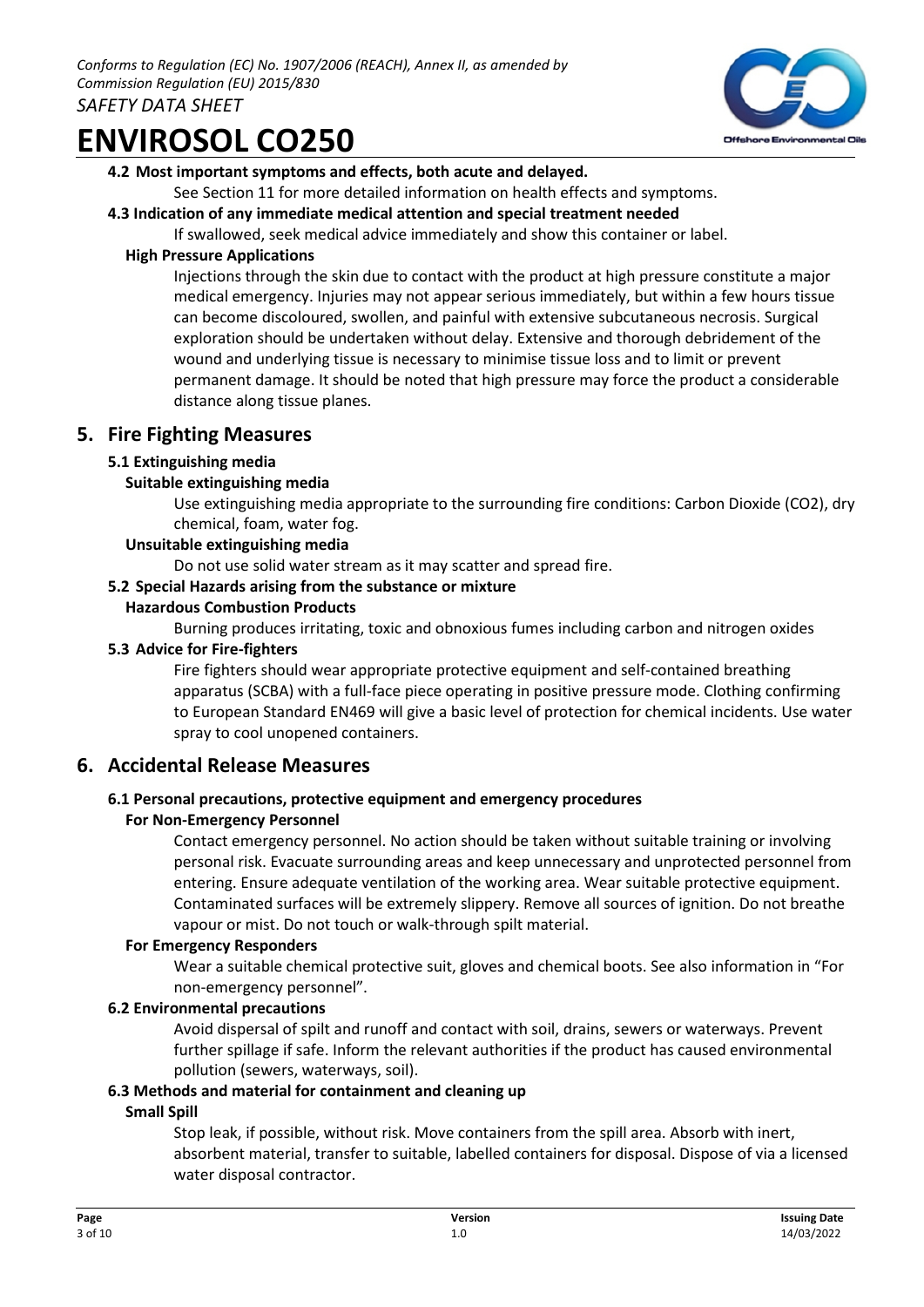

### **Large Spill**

Contact emergency personnel immediately. Stop leak, if possible, without risk. Move containers from the spill area. Approach release from upwind. Prevent entry into sewers, water courses, basements and confined areas. Collect and contain spillage with non-combustible, absorbent material e.g., sand, earth, vermiculite or diatomaceous earth and transfer to suitable, labelled containers for disposal. Dispose of via a licensed water disposal contractor.

### **6.4 Reference to other sections**

For personal protective equipment refer to Section 8. For disposal refer to Section 13.

### **7. Handling And Storage**

### **7.1 Precautions for safe handling**

### **Advice for safe handling**

Wear suitable personal protective equipment. Avoid contact with eyes and skin and clothing. Avoid breathing vapours or spray mist. Keep in the original container or an approved alternative made from a compatible material and keep tightly closed when not in use. Do not reuse containers.

### **Advice on General Occupational Hygiene**

Smoking, eating and drinking should be prohibited in areas where this material is handled, stored or processed. Wash thoroughly after use. Contaminated clothing and personal protective equipment should be removed before entering eating areas. Ensure that eyewash stations and chemical safety showers are close to the working location.

### **7.2 Conditions for safe storage, including any incompatibilities**

Store in correctly labelled containers. Store in a cool, dry, well-ventilated area away from heat and direct sunlight. Keep containers tightly closed until ready for use. Where possible, design the installations in order to avoid accidental emissions of product (due to seal breakage, for example) onto hot casings or electrical contacts. Protect from moisture and frost. Store in accordance with local regulations, away from incompatible materials, and store locked up (see section 10).

### **7.3 Specific end uses**

Refer to section 1.2 and exposure scenarios in annex if applicable.

### **8. Exposure Controls / Personal Protection**

### **8.1 Control Parameters**

### **Exposure Limits**

Oils mists must be kept below 5 mg/ $m<sup>3</sup>$ .

### **Derived No effect Level**

No DELs available.

### **Predicated No effect Concentration**

No PNECs available.

### **8.2 Exposure Controls**

### **Individual Protection Measures**

### **Eye / Face Protection**

Safety glasses with side shields are considered minimum protection.

### **Respiratory protection**

Avoid inhalation of mist, fumes or vapour generated in use. In case of insufficient ventilation, use suitable respiratory equipment.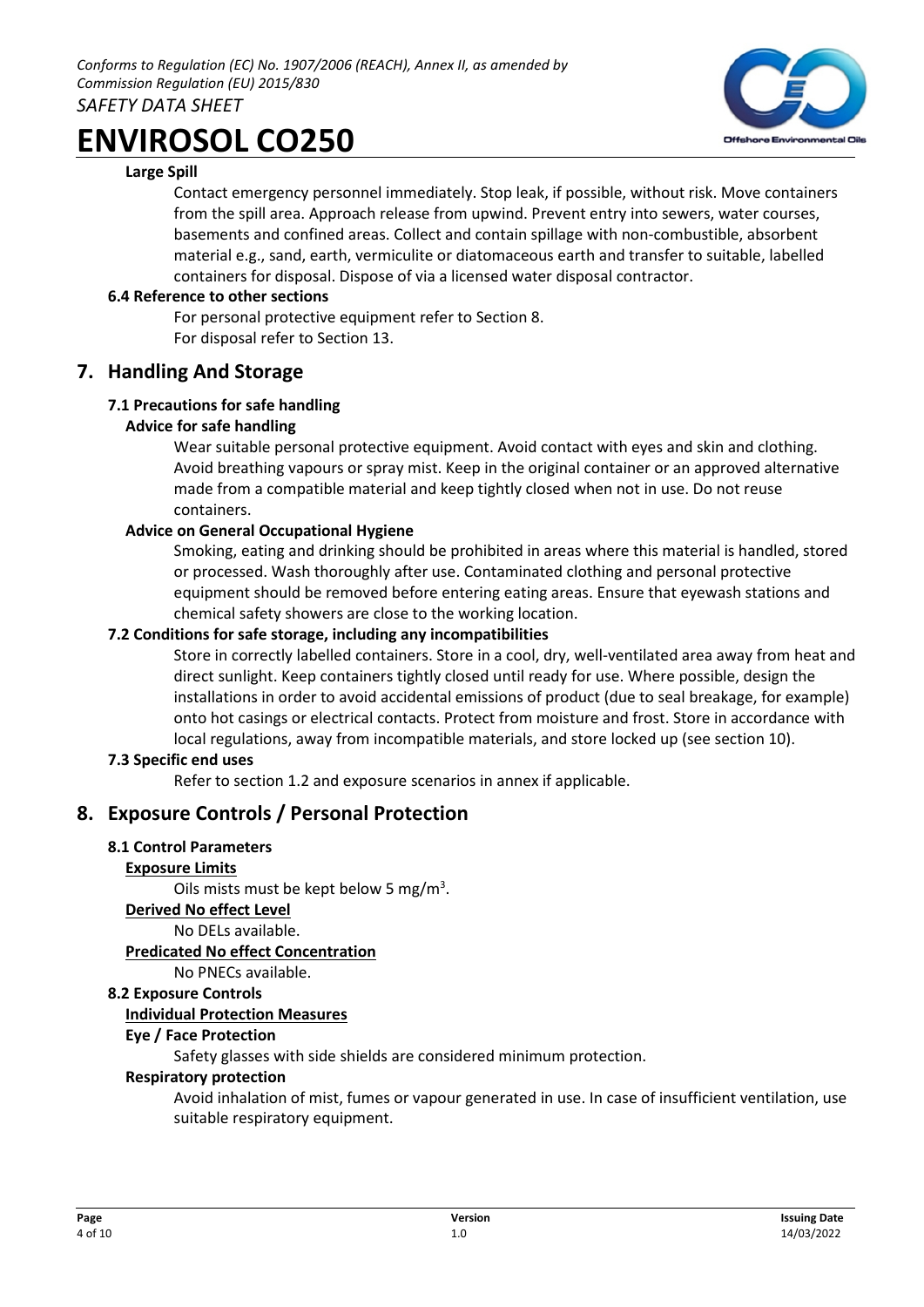

# **Skin Protection**

### **Hand protection**

ear chemical resistant gloves. Nitrile gloves with a minimum thickness of 0.4mm are recommended. Most gloves provide only a short time of protection before they should be discarded and replaced. Gloves should be chosen in consultation with the supplier / manufacturer and with a full assessment of the working conditions. This information does not replace suitability tests since glove protection varies depending on the conditions under which the product is used.

### **Body Protection**

Use of protective clothing is good industrial practice. Personal protective equipment for the body should be selected based on the task being performed. Cotton or polyester/cotton overalls will only provide protection against light superficial contamination that does not soak through to the skin. Overalls should be washed regularly. When the risk of exposure is high (e.g., if cleaning spillages or when at risk of splashing), chemical resistant aprons and or imperious chemical suits and boots will be required.

### **Environmental Exposure Controls**

Emission from ventilation or work process equipment should be checked to ensure they comply with the requirements of environmental protection legislation. In some cases, fume scrubbers' filters or engineering modifications to the process equipment will be necessary to reduce emissions to acceptable levels below their respective threshold limit value.

# **9. Physical And Chemical Properties**

### **9.1 Information on basic physical and chemical properties**

| (a) Appearance                              | Liquid                                  |
|---------------------------------------------|-----------------------------------------|
| (b) Odour                                   | Bland                                   |
| (c) Odour Threshold                         | Not suitable for measurement            |
| (d) pH                                      | Not applicable                          |
| (e) Melting / freezing point                | < -40°C                                 |
| (f) Initial boiling point and boiling range | >220 °C                                 |
| (g) Flash Point                             | No data available                       |
| (h) Evaporation rate                        | No data available                       |
| (i) Flammability (solid, gas)               | No data available                       |
| (j) Upper / Lower Explosion Limit           | No data available                       |
| (k) Vapour Pressure                         | <1 mmHg at 20 °C                        |
| (I) Vapour density                          | No data available                       |
| (m) Relative density                        | $0.80 - 0.84$ gcm <sup>-3</sup> @ 20 °C |
| (n) Water solubility                        | Insoluble                               |
| (o) Partition coefficient                   | Not suitable for measurement            |
| n-octanol / water                           |                                         |
| (p) Auto ignition temperature               | No data available                       |
| (q) Decomposition temperature               | No data available                       |
| (r) Viscosity                               | Typically 6.5 cSt @20 °C                |
| (s) Explosive properties                    | No data available                       |
| (t) Oxidising properties                    | No data available                       |
| information                                 |                                         |

No additional information.

**9.2 Other**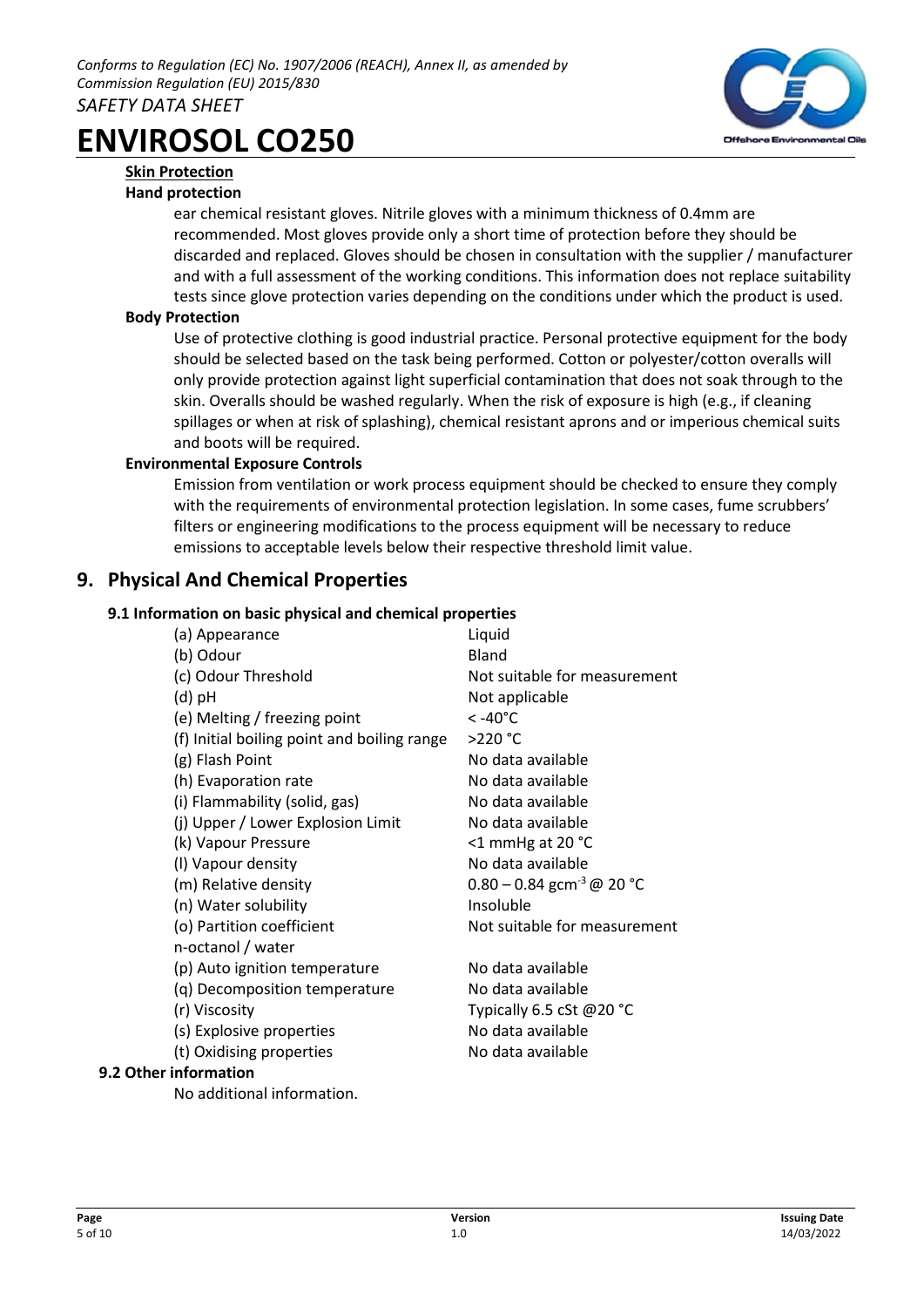

# **10. Stability And Reactivity**

### **10.1 Reactivity**

No data available.

### **10.2 Chemical Stability**

Stable under normal operating conditions.

### **10.3 Possibility of hazardous reactions**

None expected under normal operating conditions.

**10.4 Conditions to avoid** 

No specific data.

**10.5 Incompatible materials** 

No data available.

### **10.6 Hazardous decomposition products**

Stable under normal conditions. Decomposition products may include carbon and nitrogen oxides.

# **11. Toxicological Information**

### **11.1 Information on toxicological effects**

### **Information on likely routes of exposure**

Routes of anticipated entry: Inhalation, Dermal.

### **Product Information**

### **Potential Acute Health Effects**

| <b>Inhalation</b>                         | The product has a low vapour pressure and does not cause an inhalation<br>exposure issue at ambient conditions. Contact with vapours, mists or sprays<br>may cause irritation of the breathing passages. Aspiration of spray, mist or<br>vapour may cause chemical pneumonitis. |
|-------------------------------------------|---------------------------------------------------------------------------------------------------------------------------------------------------------------------------------------------------------------------------------------------------------------------------------|
| Ingestion                                 | Aspiration hazard if swallowed – Aspiration of spray, mist or vapour may cause<br>chemical pneumonitis.                                                                                                                                                                         |
| <b>Skin Contact</b><br><b>Eye Contact</b> | No known significant effects or critical hazards.<br>No known significant effects or critical hazards.                                                                                                                                                                          |

### **Symptoms related to the physical, chemical and toxicological characteristics**

| <b>Inhalation</b>   | Symptoms may include – nausea, vomiting, headache, fatigue, dizziness. |
|---------------------|------------------------------------------------------------------------|
| Ingestion           | Symptoms may include – nausea, vomiting.                               |
| <b>Skin Contact</b> | No known significant effects or critical hazards.                      |
| <b>Eye Contact</b>  | No known significant effects or critical hazards.                      |

### **Delayed and immediate effects and also chronic effects from short- and long-term exposure**

| <b>Inhalation</b>   | Overexposure to inhalation of airborne droplets may cause irritation of the |
|---------------------|-----------------------------------------------------------------------------|
|                     | respiratory tract.                                                          |
| Ingestion           | Ingestion of large quantities may cause nausea and diarrhoea.               |
| <b>Skin Contact</b> | No known significant effects or critical hazards.                           |
| <b>Eye Contact</b>  | May cause transient stinging or redness.                                    |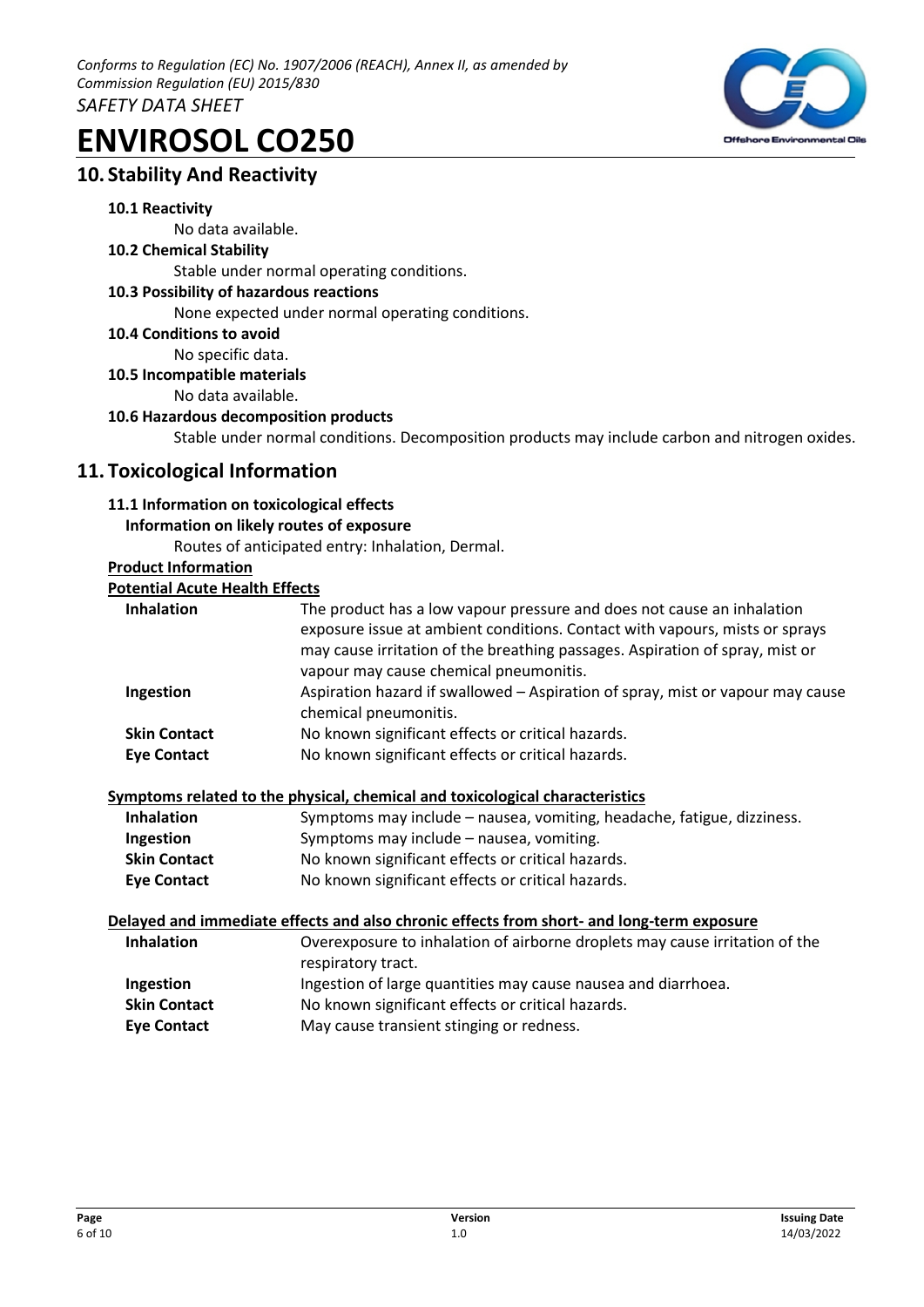

### **Potential Chronic Health Effects**

| General                            | No known significant effects or critical hazards.                                   |
|------------------------------------|-------------------------------------------------------------------------------------|
| Carcinogenicity                    | No known significant effects or critical hazards.                                   |
| <b>Mutagenicity</b>                | No known significant effects or critical hazards.                                   |
| <b>Developmental effects</b>       | No known significant effects or critical hazards.                                   |
| <b>Fertility effects</b>           | No known significant effects or critical hazards.                                   |
|                                    |                                                                                     |
| <b>Acute Toxicity</b>              | No known significant effects or critical hazards.                                   |
| <b>Skin Corrosion / Irritation</b> | No known significant effects or critical hazards.                                   |
|                                    | Serious Eye-Damage / Irritation No known significant effects or critical hazards.   |
|                                    | Respiratory or skin sensitisation No known significant effects or critical hazards. |
| <b>Germ Cell Mutagenicity</b>      | No known significant effects or critical hazards.                                   |
| Carcinogenicity                    | No known significant effects or critical hazards.                                   |
| <b>Reproductive Toxicity</b>       | No known significant effects or critical hazards.                                   |
| Target Organ effects (STOT) -      | No known significant effects or critical hazards.                                   |
| <b>Single Exposure</b>             |                                                                                     |
| Target Organ effects (STOT) -      | No known significant effects or critical hazards.                                   |
| <b>Repeated Exposure</b>           |                                                                                     |
| <b>Aspiration Hazard</b>           | Aspiration hazard if swallowed - Aspiration of spray, mist or                       |
|                                    | vapour may cause chemical pneumonitis.                                              |

# **12. Ecological Information**

### **12.1 Toxicity**

All components are classified as non-hazardous for the environment.

### **12.2 Persistence and degradability**

All components are readily biodegradable.

### **12.3 Bioaccumulative potential**

All components are not considered bioaccumulative.

### **12.4 Mobility in soil**

Soil / Water partition coefficient  $(K_{oc})$  Not Available.

**Mobility** Not Available.

### **12.5 Results of PBT and vPvB assessment**

All components are not considered to be PBT or vPvB.

### **12.6 Other adverse effects**

No known significant effects or critical hazards.

# **13.Disposal Considerations**

### **13.1 Waste Treatment methods**

### **Waste disposal according to directive 2008/98/EC, covering waste and dangerous waste. Waste from Residues / Unused Product**

Dispose of through a licensed disposal company in accordance with the European Directives on waste and hazardous waste. Where possible recycling is preferred to disposal or incineration. using a licensed disposal company.

### **Soiled packaging:**

Empty containers completely. Retain label(s) on container. Dispose of through a licensed disposal company in accordance with the European Directives on waste and hazardous waste. Where possible recycling is preferred to disposal or incineration.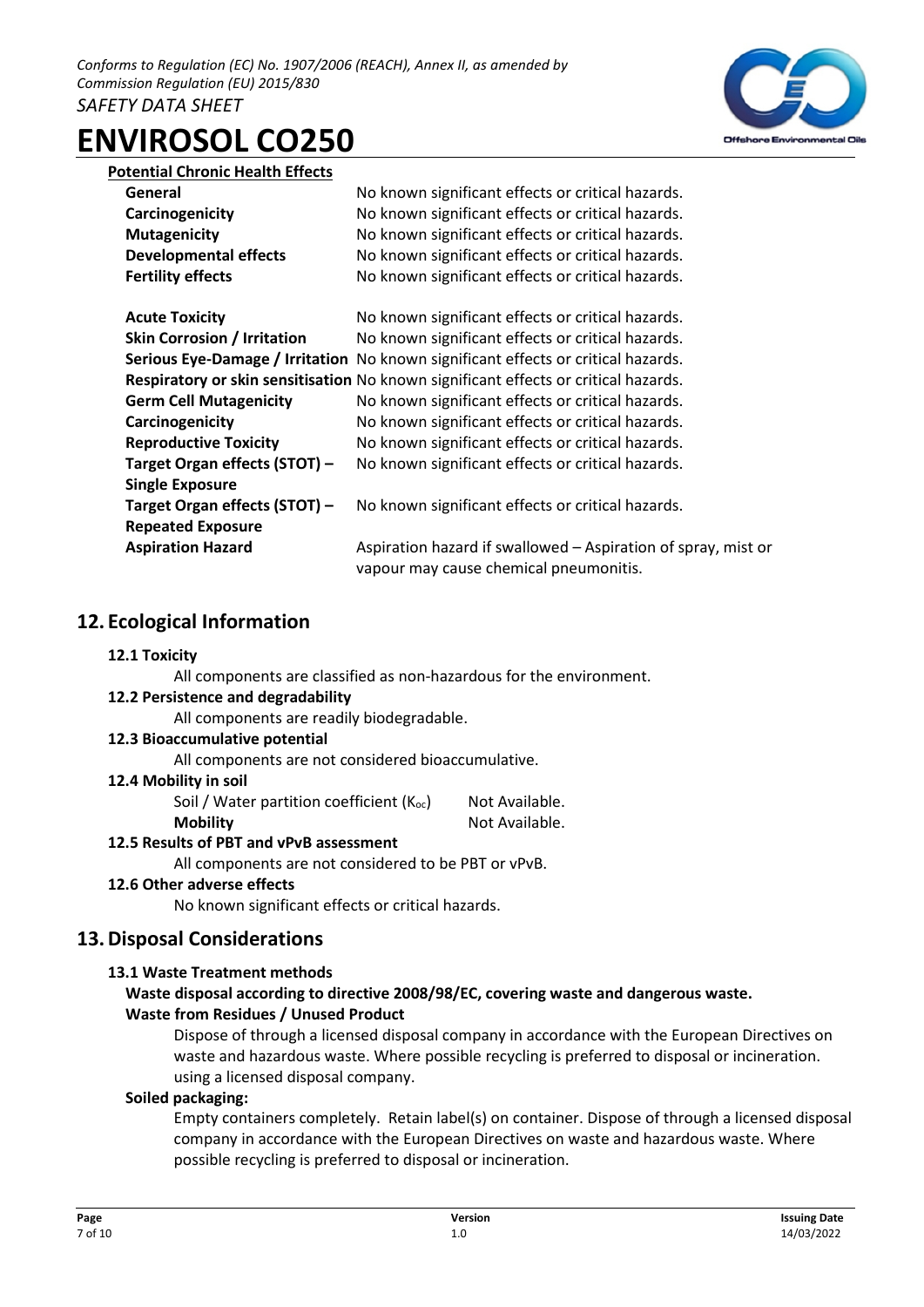### **EWC Waste Disposal No:**

The following waste codes are only suggestions: - 13 01 12 – Readily Biodegradable Hydraulic Oils. According to the European Waste Catalogue, Waste Codes are not product specific. Waste codes should be assigned by the user based on the application for which the product was used.

### **Waste Treatment – relevant information.**

Product floats on the surface of the water.

### **Sewage Treatment – relevant information.**

Waste should not be disposed of by release to sewers. Product floats on the surface of the water. **Other waste Disposal recommendations.** 

None.

# **14. Transport Information**

- 
- 14.5 Environmental hazards **Not hazardous. 14.6 Special Precautions for user Mone. 14.7 Transport in bulk according to** Not regulated **Annex II of MARPOL73/78 and**

**14.1 UN Number** Not regulated under ADR/RID, ADN, IMDG or IATA. **14.2 UN Proper Shipping Name** Not regulated under ADR/RID, ADN, IMDG or IATA. **14.3 Transport hazard class(es)** Not regulated under ADR/RID, ADN, IMDG or IATA. **14.4 Packing group** Not regulated under ADR/RID, ADN, IMDG or IATA.

# **15.Regulatory Information**

**the IBC Code**.

**15.1 Safety Health and environmental regulations / legislation specific for the substance / mixture EU regulation (EC) No. 1907/2006 (REACH).** 

**Annex XIV – List of Substances subject to Authorisation Substances of very high concern** 

None of the components are listed.

**Annex XVII – Restrictions on the manufacture, placing of the market and use of certain dangerous substances, mixtures and articles** 

Not applicable.

### **15.2 Chemical Safety assessment**

No Chemical Safety Assessment has been carried out for this substance/mixture by the supplier as this product contains substances for which Chemical Safety Assessments are still required.

# **16.Other Information**

### **Full Text of Classifications [CLP/GHS]**

Acute Tox.1, H304 ASPIRATION TOXICITY: – Category 1

### **Full Text of abbreviated H statements**

H304 Maybe fatal if swallowed and enters airways.

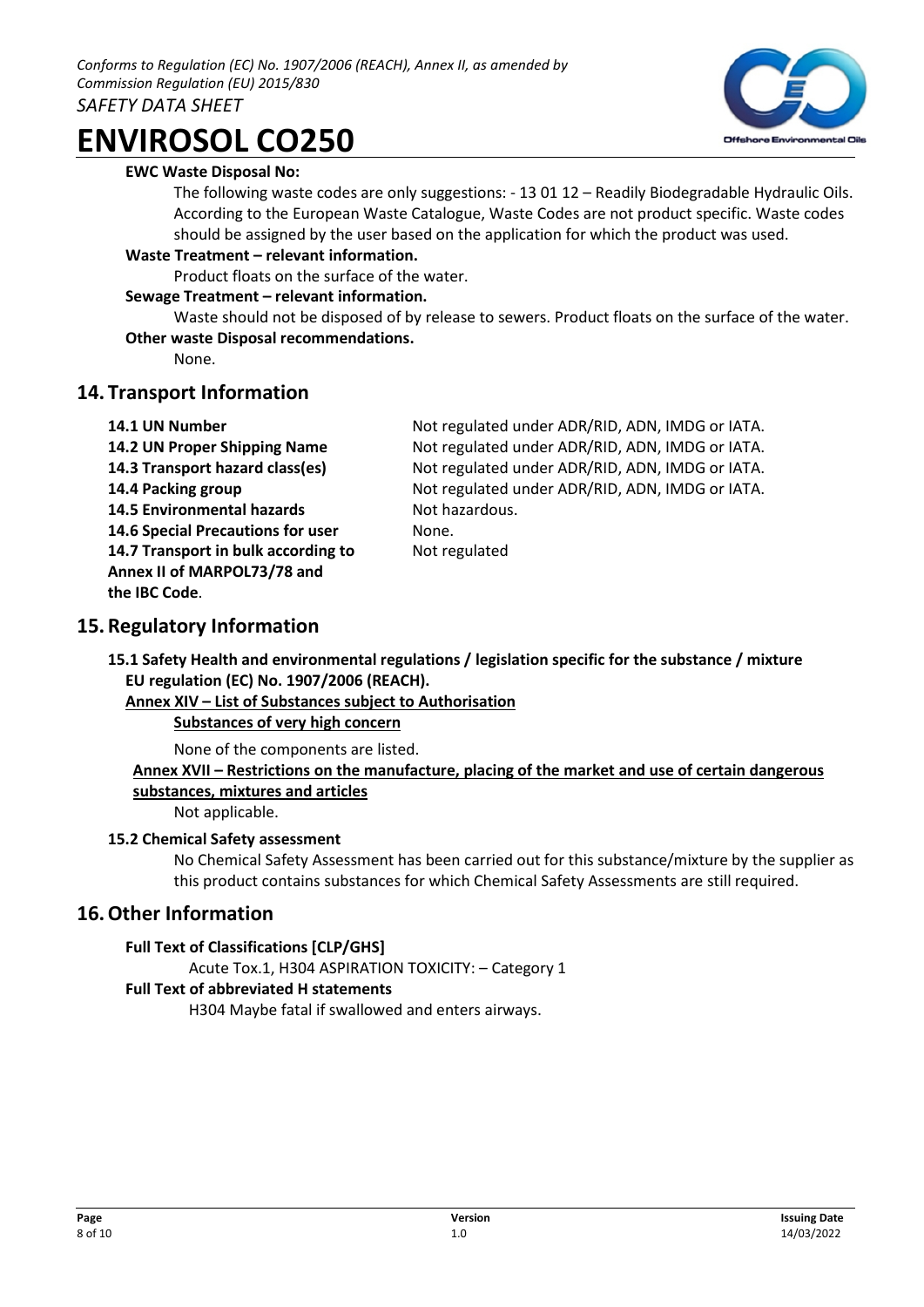

| European Provisions concerning the International Carriage of Dangerous Goods<br><b>ADN</b><br>by Inland Waterway.<br>The European Agreement concerning the International Carriage of Dangerous<br><b>ADR</b><br>Goods by Road.<br>Australian Inventory of Chemical Substances.<br><b>AICS</b><br><b>ATE</b><br>Acute Toxicity Estimate.<br><b>BCF</b><br><b>Bioconcentration Factor.</b><br>CAS<br><b>Chemicals Abstract Service.</b><br><b>CSA</b><br>Chemical Safety Assessment.<br><b>CSR</b><br>Chemical Safety Report.<br><b>CLP</b><br>Classification, Labelling and Packaging Regulation [Regulation (EC) No.<br>1272/2008].<br>Derived Minimal effect Level<br><b>DMEL</b><br><b>DNEL</b><br>Derived No effect Level.<br>EC<br>European Commission.<br>European Inventory of Existing Commercial chemical Substances.<br><b>EINECS</b><br>Existing and New Chemical Substances.<br><b>ENCS</b><br>ES<br>Exposure Scenario.<br>EU<br>European Union.<br>CLP Specific Hazard Statement.<br><b>EU H Statement</b><br>European Waste Catalogue.<br><b>EWC</b><br>Globally Harmonised System of Classification and Labelling of Chemicals.<br><b>GHS</b><br>International Air Transport Association.<br><b>IATA</b><br>Intermediate Bulk Container.<br><b>IBC</b><br><b>IESCS</b><br>Inventory of Existing Chemical Substances Produced or Imported in China.<br><b>IMDG</b><br>International Maritime Dangerous Goods.<br>Korea Existing Chemicals Inventory.<br><b>KECI</b><br>Soil Organic Carbon-Water Partitioning Coefficient.<br>Koc<br><b>MARPOL</b><br>Marine Pollution.<br><b>MARPOL 73/78</b><br>International Convention for the Prevention of Pollution From Ships 1973 as<br>modified by the protocol of 1978.<br><b>OECD</b><br>Organisation for Economic Cooperation and Development.<br>Persistent, Bioaccumulative and Toxic.<br><b>PBT</b><br><b>PICCS</b><br>Philippines Inventory of Chemicals and Chemical Substances.<br>Predicted No Effect Concentration.<br><b>PNEC</b><br><b>REACH</b><br>Registration, Evaluation, Authorisation and restriction of Chemicals.<br>The Regulations concerning the International Carriage of Dangerous Goods by<br><b>RID</b><br>Rail.<br>STOT-RE<br>Specific Target Organ Toxicity - Repeated Exposure.<br>Specific Target Organ Toxicity - Single Exposure.<br>STOT-SE<br><b>SVHC</b><br>Substance of Very High Concern.<br>Taiwan Chemical Substance Inventory.<br><b>TSCI</b><br><b>TWA</b><br>Time Weighted Average.<br>United Nations.<br>UN<br><b>UVCB</b><br>Chemical Substances of Unknown or Variable Composition, Complex Reaction<br>Products and Biological Materials.<br>Volatile Organic Compound.<br><b>VOC</b><br>Very Persistent and Very Toxic.<br>vPvB | <b>Abbreviations and Acronyms.</b> |  |
|-----------------------------------------------------------------------------------------------------------------------------------------------------------------------------------------------------------------------------------------------------------------------------------------------------------------------------------------------------------------------------------------------------------------------------------------------------------------------------------------------------------------------------------------------------------------------------------------------------------------------------------------------------------------------------------------------------------------------------------------------------------------------------------------------------------------------------------------------------------------------------------------------------------------------------------------------------------------------------------------------------------------------------------------------------------------------------------------------------------------------------------------------------------------------------------------------------------------------------------------------------------------------------------------------------------------------------------------------------------------------------------------------------------------------------------------------------------------------------------------------------------------------------------------------------------------------------------------------------------------------------------------------------------------------------------------------------------------------------------------------------------------------------------------------------------------------------------------------------------------------------------------------------------------------------------------------------------------------------------------------------------------------------------------------------------------------------------------------------------------------------------------------------------------------------------------------------------------------------------------------------------------------------------------------------------------------------------------------------------------------------------------------------------------------------------------------------------------------------------------------------------------------------------------------------------------------------------------------------------------------------------------------------------------------------------------------------------------------------------------|------------------------------------|--|
|                                                                                                                                                                                                                                                                                                                                                                                                                                                                                                                                                                                                                                                                                                                                                                                                                                                                                                                                                                                                                                                                                                                                                                                                                                                                                                                                                                                                                                                                                                                                                                                                                                                                                                                                                                                                                                                                                                                                                                                                                                                                                                                                                                                                                                                                                                                                                                                                                                                                                                                                                                                                                                                                                                                                         |                                    |  |
|                                                                                                                                                                                                                                                                                                                                                                                                                                                                                                                                                                                                                                                                                                                                                                                                                                                                                                                                                                                                                                                                                                                                                                                                                                                                                                                                                                                                                                                                                                                                                                                                                                                                                                                                                                                                                                                                                                                                                                                                                                                                                                                                                                                                                                                                                                                                                                                                                                                                                                                                                                                                                                                                                                                                         |                                    |  |
|                                                                                                                                                                                                                                                                                                                                                                                                                                                                                                                                                                                                                                                                                                                                                                                                                                                                                                                                                                                                                                                                                                                                                                                                                                                                                                                                                                                                                                                                                                                                                                                                                                                                                                                                                                                                                                                                                                                                                                                                                                                                                                                                                                                                                                                                                                                                                                                                                                                                                                                                                                                                                                                                                                                                         |                                    |  |
|                                                                                                                                                                                                                                                                                                                                                                                                                                                                                                                                                                                                                                                                                                                                                                                                                                                                                                                                                                                                                                                                                                                                                                                                                                                                                                                                                                                                                                                                                                                                                                                                                                                                                                                                                                                                                                                                                                                                                                                                                                                                                                                                                                                                                                                                                                                                                                                                                                                                                                                                                                                                                                                                                                                                         |                                    |  |
|                                                                                                                                                                                                                                                                                                                                                                                                                                                                                                                                                                                                                                                                                                                                                                                                                                                                                                                                                                                                                                                                                                                                                                                                                                                                                                                                                                                                                                                                                                                                                                                                                                                                                                                                                                                                                                                                                                                                                                                                                                                                                                                                                                                                                                                                                                                                                                                                                                                                                                                                                                                                                                                                                                                                         |                                    |  |
|                                                                                                                                                                                                                                                                                                                                                                                                                                                                                                                                                                                                                                                                                                                                                                                                                                                                                                                                                                                                                                                                                                                                                                                                                                                                                                                                                                                                                                                                                                                                                                                                                                                                                                                                                                                                                                                                                                                                                                                                                                                                                                                                                                                                                                                                                                                                                                                                                                                                                                                                                                                                                                                                                                                                         |                                    |  |
|                                                                                                                                                                                                                                                                                                                                                                                                                                                                                                                                                                                                                                                                                                                                                                                                                                                                                                                                                                                                                                                                                                                                                                                                                                                                                                                                                                                                                                                                                                                                                                                                                                                                                                                                                                                                                                                                                                                                                                                                                                                                                                                                                                                                                                                                                                                                                                                                                                                                                                                                                                                                                                                                                                                                         |                                    |  |
|                                                                                                                                                                                                                                                                                                                                                                                                                                                                                                                                                                                                                                                                                                                                                                                                                                                                                                                                                                                                                                                                                                                                                                                                                                                                                                                                                                                                                                                                                                                                                                                                                                                                                                                                                                                                                                                                                                                                                                                                                                                                                                                                                                                                                                                                                                                                                                                                                                                                                                                                                                                                                                                                                                                                         |                                    |  |
|                                                                                                                                                                                                                                                                                                                                                                                                                                                                                                                                                                                                                                                                                                                                                                                                                                                                                                                                                                                                                                                                                                                                                                                                                                                                                                                                                                                                                                                                                                                                                                                                                                                                                                                                                                                                                                                                                                                                                                                                                                                                                                                                                                                                                                                                                                                                                                                                                                                                                                                                                                                                                                                                                                                                         |                                    |  |
|                                                                                                                                                                                                                                                                                                                                                                                                                                                                                                                                                                                                                                                                                                                                                                                                                                                                                                                                                                                                                                                                                                                                                                                                                                                                                                                                                                                                                                                                                                                                                                                                                                                                                                                                                                                                                                                                                                                                                                                                                                                                                                                                                                                                                                                                                                                                                                                                                                                                                                                                                                                                                                                                                                                                         |                                    |  |
|                                                                                                                                                                                                                                                                                                                                                                                                                                                                                                                                                                                                                                                                                                                                                                                                                                                                                                                                                                                                                                                                                                                                                                                                                                                                                                                                                                                                                                                                                                                                                                                                                                                                                                                                                                                                                                                                                                                                                                                                                                                                                                                                                                                                                                                                                                                                                                                                                                                                                                                                                                                                                                                                                                                                         |                                    |  |
|                                                                                                                                                                                                                                                                                                                                                                                                                                                                                                                                                                                                                                                                                                                                                                                                                                                                                                                                                                                                                                                                                                                                                                                                                                                                                                                                                                                                                                                                                                                                                                                                                                                                                                                                                                                                                                                                                                                                                                                                                                                                                                                                                                                                                                                                                                                                                                                                                                                                                                                                                                                                                                                                                                                                         |                                    |  |
|                                                                                                                                                                                                                                                                                                                                                                                                                                                                                                                                                                                                                                                                                                                                                                                                                                                                                                                                                                                                                                                                                                                                                                                                                                                                                                                                                                                                                                                                                                                                                                                                                                                                                                                                                                                                                                                                                                                                                                                                                                                                                                                                                                                                                                                                                                                                                                                                                                                                                                                                                                                                                                                                                                                                         |                                    |  |
|                                                                                                                                                                                                                                                                                                                                                                                                                                                                                                                                                                                                                                                                                                                                                                                                                                                                                                                                                                                                                                                                                                                                                                                                                                                                                                                                                                                                                                                                                                                                                                                                                                                                                                                                                                                                                                                                                                                                                                                                                                                                                                                                                                                                                                                                                                                                                                                                                                                                                                                                                                                                                                                                                                                                         |                                    |  |
|                                                                                                                                                                                                                                                                                                                                                                                                                                                                                                                                                                                                                                                                                                                                                                                                                                                                                                                                                                                                                                                                                                                                                                                                                                                                                                                                                                                                                                                                                                                                                                                                                                                                                                                                                                                                                                                                                                                                                                                                                                                                                                                                                                                                                                                                                                                                                                                                                                                                                                                                                                                                                                                                                                                                         |                                    |  |
|                                                                                                                                                                                                                                                                                                                                                                                                                                                                                                                                                                                                                                                                                                                                                                                                                                                                                                                                                                                                                                                                                                                                                                                                                                                                                                                                                                                                                                                                                                                                                                                                                                                                                                                                                                                                                                                                                                                                                                                                                                                                                                                                                                                                                                                                                                                                                                                                                                                                                                                                                                                                                                                                                                                                         |                                    |  |
|                                                                                                                                                                                                                                                                                                                                                                                                                                                                                                                                                                                                                                                                                                                                                                                                                                                                                                                                                                                                                                                                                                                                                                                                                                                                                                                                                                                                                                                                                                                                                                                                                                                                                                                                                                                                                                                                                                                                                                                                                                                                                                                                                                                                                                                                                                                                                                                                                                                                                                                                                                                                                                                                                                                                         |                                    |  |
|                                                                                                                                                                                                                                                                                                                                                                                                                                                                                                                                                                                                                                                                                                                                                                                                                                                                                                                                                                                                                                                                                                                                                                                                                                                                                                                                                                                                                                                                                                                                                                                                                                                                                                                                                                                                                                                                                                                                                                                                                                                                                                                                                                                                                                                                                                                                                                                                                                                                                                                                                                                                                                                                                                                                         |                                    |  |
|                                                                                                                                                                                                                                                                                                                                                                                                                                                                                                                                                                                                                                                                                                                                                                                                                                                                                                                                                                                                                                                                                                                                                                                                                                                                                                                                                                                                                                                                                                                                                                                                                                                                                                                                                                                                                                                                                                                                                                                                                                                                                                                                                                                                                                                                                                                                                                                                                                                                                                                                                                                                                                                                                                                                         |                                    |  |
|                                                                                                                                                                                                                                                                                                                                                                                                                                                                                                                                                                                                                                                                                                                                                                                                                                                                                                                                                                                                                                                                                                                                                                                                                                                                                                                                                                                                                                                                                                                                                                                                                                                                                                                                                                                                                                                                                                                                                                                                                                                                                                                                                                                                                                                                                                                                                                                                                                                                                                                                                                                                                                                                                                                                         |                                    |  |
|                                                                                                                                                                                                                                                                                                                                                                                                                                                                                                                                                                                                                                                                                                                                                                                                                                                                                                                                                                                                                                                                                                                                                                                                                                                                                                                                                                                                                                                                                                                                                                                                                                                                                                                                                                                                                                                                                                                                                                                                                                                                                                                                                                                                                                                                                                                                                                                                                                                                                                                                                                                                                                                                                                                                         |                                    |  |
|                                                                                                                                                                                                                                                                                                                                                                                                                                                                                                                                                                                                                                                                                                                                                                                                                                                                                                                                                                                                                                                                                                                                                                                                                                                                                                                                                                                                                                                                                                                                                                                                                                                                                                                                                                                                                                                                                                                                                                                                                                                                                                                                                                                                                                                                                                                                                                                                                                                                                                                                                                                                                                                                                                                                         |                                    |  |
|                                                                                                                                                                                                                                                                                                                                                                                                                                                                                                                                                                                                                                                                                                                                                                                                                                                                                                                                                                                                                                                                                                                                                                                                                                                                                                                                                                                                                                                                                                                                                                                                                                                                                                                                                                                                                                                                                                                                                                                                                                                                                                                                                                                                                                                                                                                                                                                                                                                                                                                                                                                                                                                                                                                                         |                                    |  |
|                                                                                                                                                                                                                                                                                                                                                                                                                                                                                                                                                                                                                                                                                                                                                                                                                                                                                                                                                                                                                                                                                                                                                                                                                                                                                                                                                                                                                                                                                                                                                                                                                                                                                                                                                                                                                                                                                                                                                                                                                                                                                                                                                                                                                                                                                                                                                                                                                                                                                                                                                                                                                                                                                                                                         |                                    |  |
|                                                                                                                                                                                                                                                                                                                                                                                                                                                                                                                                                                                                                                                                                                                                                                                                                                                                                                                                                                                                                                                                                                                                                                                                                                                                                                                                                                                                                                                                                                                                                                                                                                                                                                                                                                                                                                                                                                                                                                                                                                                                                                                                                                                                                                                                                                                                                                                                                                                                                                                                                                                                                                                                                                                                         |                                    |  |
|                                                                                                                                                                                                                                                                                                                                                                                                                                                                                                                                                                                                                                                                                                                                                                                                                                                                                                                                                                                                                                                                                                                                                                                                                                                                                                                                                                                                                                                                                                                                                                                                                                                                                                                                                                                                                                                                                                                                                                                                                                                                                                                                                                                                                                                                                                                                                                                                                                                                                                                                                                                                                                                                                                                                         |                                    |  |
|                                                                                                                                                                                                                                                                                                                                                                                                                                                                                                                                                                                                                                                                                                                                                                                                                                                                                                                                                                                                                                                                                                                                                                                                                                                                                                                                                                                                                                                                                                                                                                                                                                                                                                                                                                                                                                                                                                                                                                                                                                                                                                                                                                                                                                                                                                                                                                                                                                                                                                                                                                                                                                                                                                                                         |                                    |  |
|                                                                                                                                                                                                                                                                                                                                                                                                                                                                                                                                                                                                                                                                                                                                                                                                                                                                                                                                                                                                                                                                                                                                                                                                                                                                                                                                                                                                                                                                                                                                                                                                                                                                                                                                                                                                                                                                                                                                                                                                                                                                                                                                                                                                                                                                                                                                                                                                                                                                                                                                                                                                                                                                                                                                         |                                    |  |
|                                                                                                                                                                                                                                                                                                                                                                                                                                                                                                                                                                                                                                                                                                                                                                                                                                                                                                                                                                                                                                                                                                                                                                                                                                                                                                                                                                                                                                                                                                                                                                                                                                                                                                                                                                                                                                                                                                                                                                                                                                                                                                                                                                                                                                                                                                                                                                                                                                                                                                                                                                                                                                                                                                                                         |                                    |  |
|                                                                                                                                                                                                                                                                                                                                                                                                                                                                                                                                                                                                                                                                                                                                                                                                                                                                                                                                                                                                                                                                                                                                                                                                                                                                                                                                                                                                                                                                                                                                                                                                                                                                                                                                                                                                                                                                                                                                                                                                                                                                                                                                                                                                                                                                                                                                                                                                                                                                                                                                                                                                                                                                                                                                         |                                    |  |
|                                                                                                                                                                                                                                                                                                                                                                                                                                                                                                                                                                                                                                                                                                                                                                                                                                                                                                                                                                                                                                                                                                                                                                                                                                                                                                                                                                                                                                                                                                                                                                                                                                                                                                                                                                                                                                                                                                                                                                                                                                                                                                                                                                                                                                                                                                                                                                                                                                                                                                                                                                                                                                                                                                                                         |                                    |  |
|                                                                                                                                                                                                                                                                                                                                                                                                                                                                                                                                                                                                                                                                                                                                                                                                                                                                                                                                                                                                                                                                                                                                                                                                                                                                                                                                                                                                                                                                                                                                                                                                                                                                                                                                                                                                                                                                                                                                                                                                                                                                                                                                                                                                                                                                                                                                                                                                                                                                                                                                                                                                                                                                                                                                         |                                    |  |
|                                                                                                                                                                                                                                                                                                                                                                                                                                                                                                                                                                                                                                                                                                                                                                                                                                                                                                                                                                                                                                                                                                                                                                                                                                                                                                                                                                                                                                                                                                                                                                                                                                                                                                                                                                                                                                                                                                                                                                                                                                                                                                                                                                                                                                                                                                                                                                                                                                                                                                                                                                                                                                                                                                                                         |                                    |  |
|                                                                                                                                                                                                                                                                                                                                                                                                                                                                                                                                                                                                                                                                                                                                                                                                                                                                                                                                                                                                                                                                                                                                                                                                                                                                                                                                                                                                                                                                                                                                                                                                                                                                                                                                                                                                                                                                                                                                                                                                                                                                                                                                                                                                                                                                                                                                                                                                                                                                                                                                                                                                                                                                                                                                         |                                    |  |
|                                                                                                                                                                                                                                                                                                                                                                                                                                                                                                                                                                                                                                                                                                                                                                                                                                                                                                                                                                                                                                                                                                                                                                                                                                                                                                                                                                                                                                                                                                                                                                                                                                                                                                                                                                                                                                                                                                                                                                                                                                                                                                                                                                                                                                                                                                                                                                                                                                                                                                                                                                                                                                                                                                                                         |                                    |  |
|                                                                                                                                                                                                                                                                                                                                                                                                                                                                                                                                                                                                                                                                                                                                                                                                                                                                                                                                                                                                                                                                                                                                                                                                                                                                                                                                                                                                                                                                                                                                                                                                                                                                                                                                                                                                                                                                                                                                                                                                                                                                                                                                                                                                                                                                                                                                                                                                                                                                                                                                                                                                                                                                                                                                         |                                    |  |
|                                                                                                                                                                                                                                                                                                                                                                                                                                                                                                                                                                                                                                                                                                                                                                                                                                                                                                                                                                                                                                                                                                                                                                                                                                                                                                                                                                                                                                                                                                                                                                                                                                                                                                                                                                                                                                                                                                                                                                                                                                                                                                                                                                                                                                                                                                                                                                                                                                                                                                                                                                                                                                                                                                                                         |                                    |  |
|                                                                                                                                                                                                                                                                                                                                                                                                                                                                                                                                                                                                                                                                                                                                                                                                                                                                                                                                                                                                                                                                                                                                                                                                                                                                                                                                                                                                                                                                                                                                                                                                                                                                                                                                                                                                                                                                                                                                                                                                                                                                                                                                                                                                                                                                                                                                                                                                                                                                                                                                                                                                                                                                                                                                         |                                    |  |
|                                                                                                                                                                                                                                                                                                                                                                                                                                                                                                                                                                                                                                                                                                                                                                                                                                                                                                                                                                                                                                                                                                                                                                                                                                                                                                                                                                                                                                                                                                                                                                                                                                                                                                                                                                                                                                                                                                                                                                                                                                                                                                                                                                                                                                                                                                                                                                                                                                                                                                                                                                                                                                                                                                                                         |                                    |  |
|                                                                                                                                                                                                                                                                                                                                                                                                                                                                                                                                                                                                                                                                                                                                                                                                                                                                                                                                                                                                                                                                                                                                                                                                                                                                                                                                                                                                                                                                                                                                                                                                                                                                                                                                                                                                                                                                                                                                                                                                                                                                                                                                                                                                                                                                                                                                                                                                                                                                                                                                                                                                                                                                                                                                         |                                    |  |
|                                                                                                                                                                                                                                                                                                                                                                                                                                                                                                                                                                                                                                                                                                                                                                                                                                                                                                                                                                                                                                                                                                                                                                                                                                                                                                                                                                                                                                                                                                                                                                                                                                                                                                                                                                                                                                                                                                                                                                                                                                                                                                                                                                                                                                                                                                                                                                                                                                                                                                                                                                                                                                                                                                                                         |                                    |  |
|                                                                                                                                                                                                                                                                                                                                                                                                                                                                                                                                                                                                                                                                                                                                                                                                                                                                                                                                                                                                                                                                                                                                                                                                                                                                                                                                                                                                                                                                                                                                                                                                                                                                                                                                                                                                                                                                                                                                                                                                                                                                                                                                                                                                                                                                                                                                                                                                                                                                                                                                                                                                                                                                                                                                         |                                    |  |
|                                                                                                                                                                                                                                                                                                                                                                                                                                                                                                                                                                                                                                                                                                                                                                                                                                                                                                                                                                                                                                                                                                                                                                                                                                                                                                                                                                                                                                                                                                                                                                                                                                                                                                                                                                                                                                                                                                                                                                                                                                                                                                                                                                                                                                                                                                                                                                                                                                                                                                                                                                                                                                                                                                                                         |                                    |  |
|                                                                                                                                                                                                                                                                                                                                                                                                                                                                                                                                                                                                                                                                                                                                                                                                                                                                                                                                                                                                                                                                                                                                                                                                                                                                                                                                                                                                                                                                                                                                                                                                                                                                                                                                                                                                                                                                                                                                                                                                                                                                                                                                                                                                                                                                                                                                                                                                                                                                                                                                                                                                                                                                                                                                         |                                    |  |
|                                                                                                                                                                                                                                                                                                                                                                                                                                                                                                                                                                                                                                                                                                                                                                                                                                                                                                                                                                                                                                                                                                                                                                                                                                                                                                                                                                                                                                                                                                                                                                                                                                                                                                                                                                                                                                                                                                                                                                                                                                                                                                                                                                                                                                                                                                                                                                                                                                                                                                                                                                                                                                                                                                                                         |                                    |  |
|                                                                                                                                                                                                                                                                                                                                                                                                                                                                                                                                                                                                                                                                                                                                                                                                                                                                                                                                                                                                                                                                                                                                                                                                                                                                                                                                                                                                                                                                                                                                                                                                                                                                                                                                                                                                                                                                                                                                                                                                                                                                                                                                                                                                                                                                                                                                                                                                                                                                                                                                                                                                                                                                                                                                         |                                    |  |
|                                                                                                                                                                                                                                                                                                                                                                                                                                                                                                                                                                                                                                                                                                                                                                                                                                                                                                                                                                                                                                                                                                                                                                                                                                                                                                                                                                                                                                                                                                                                                                                                                                                                                                                                                                                                                                                                                                                                                                                                                                                                                                                                                                                                                                                                                                                                                                                                                                                                                                                                                                                                                                                                                                                                         |                                    |  |